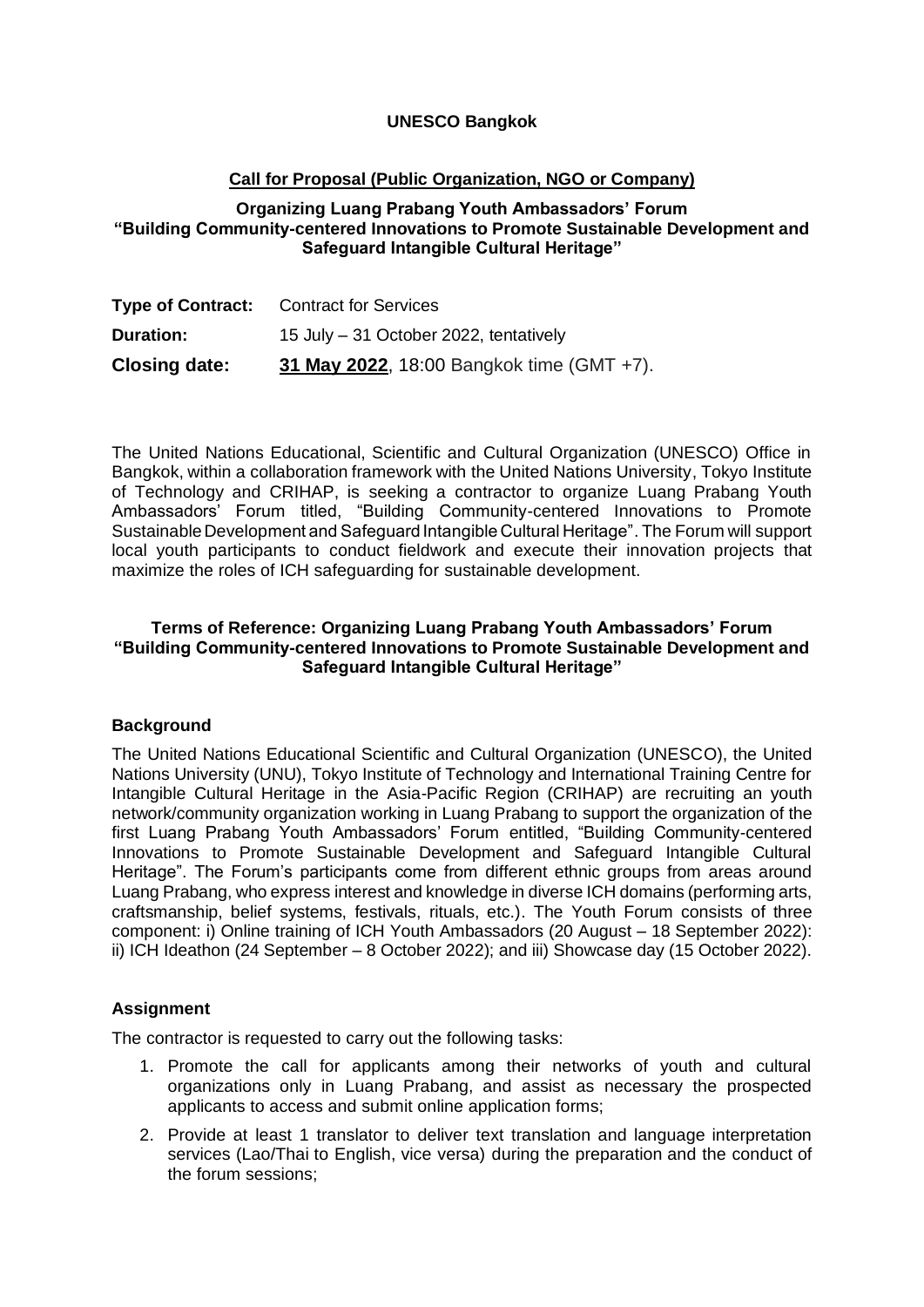- 3. Provide 2 mentors to support to youth participants in all 3 parts of the forum from 20 August to 15 October 2022;
- 4. Provide 1 local expert on ICT to facilitate sessions on video documentation and editing;
- 5. Handle and distribute in Lao Kips to all selected 30 youth researchers in conducting fieldworks in their local communities and internet cost to attend the forum and ICH reenactment cost during fieldwork;
- 6. Procure supplementary ICT equipment and software as identified by project team and expert facilitators;
- 7. Maintain communication with the Luang Prabang youth participants to monitor the conduct of fieldwork and give advice to them during the fieldworks at their community;
- 8. Act as commentators on the showcase day on 15 October 2022;

#### **Deliverables and timeframe**

- By 5 August 2022, the contractor will submit final agenda and list of participants;
- By 20 September 2022, the contractor will submit forum materials and recorded sessions of the Part 1 (Training of ICH Youth Ambassadors);
- By 31 October 2022, the contractor will submit the final report and statement of expenditure.

**Duty station and travel:** Luang Prabang, Lao PDR (only intra-provincial travels are required).

#### **Required qualification, experience and competencies**

- Over 5 years of professional experience in fieldwork to inventory ICH in Luang Prabang;
- Over 5 years of professional experience in training on field data collection and usage of ICT in database making for cultural heritage.

#### **Desirable qualification, experience and competencies**

- Long-term experience in youth mentorship and community empowerment through crafts and other forms of ICH;
- Familiarity with UNESCO's works related to safeguarding intangible cultural heritage and promoting cultural and creative industries;
- Familiarity with the concept of sustainable development and its application to improve livelihood at local level;
- Having regular engagement and access to stakeholders in culture sector and local cultural communities in Luang Prabang.

## **Application**

Interested companies/organizations are invited to submit to UNESCO Bangkok the application package including

- A technical proposal illustrating how the tasks will be carried out,
- A detailed financial proposal indicating rate per unit.

Application package is to be sent **no later than 31 May 2022**, 18:00 Bangkok time (GMT+7).